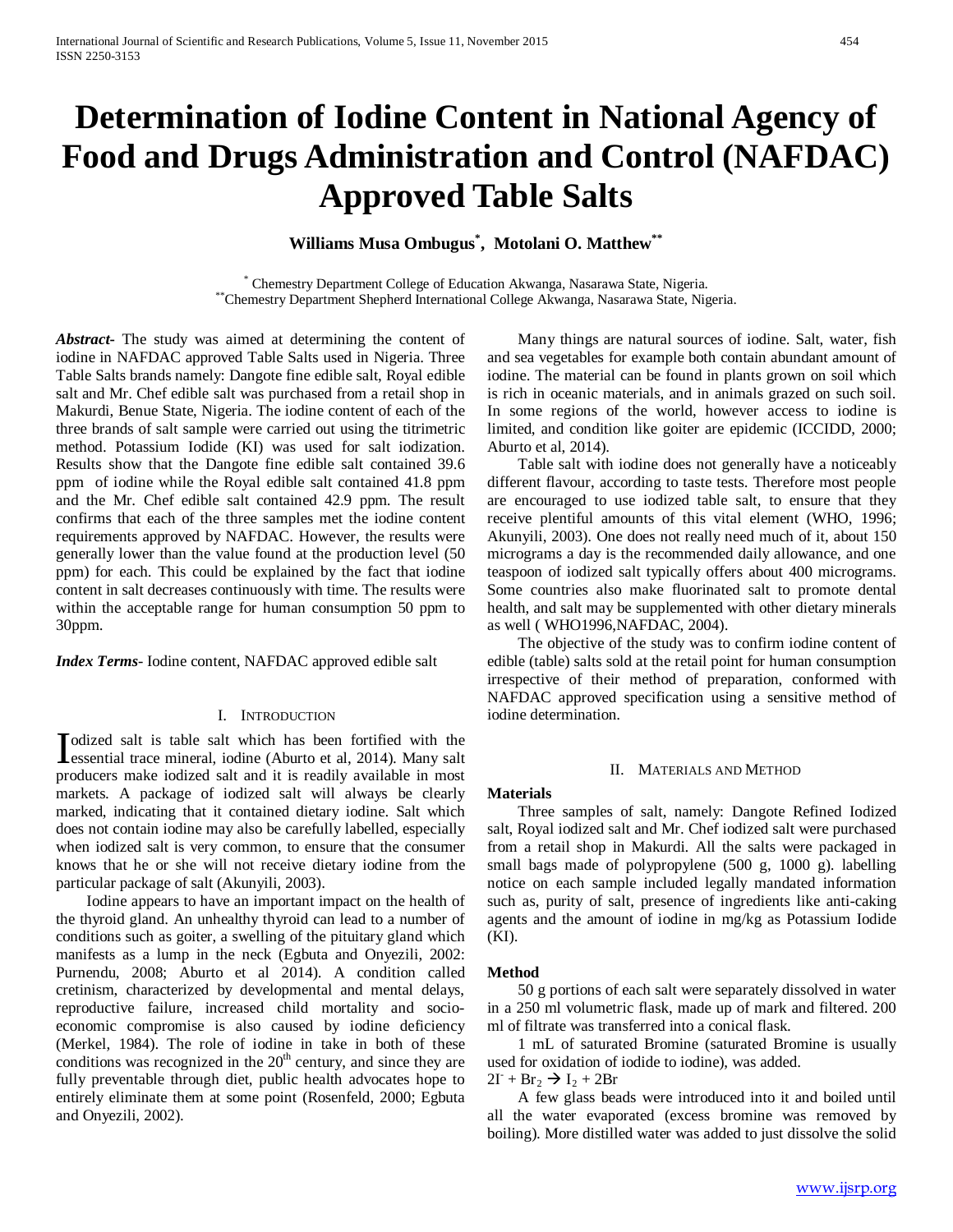mass (after cooling), made faintly acidic to methyl orange and 0.2 g Potassium iodide (KI) was added. (Morris 1985, Purnendu et al, 2008).

 $KI + I_2 \to I_3 + K^+$ 

 The liberated iodine solution as titrated with 0.005 M Sodium thiosulphate. As the reaction proceeded, light blue colour was seen, and 2 mL of the starch solution was then added to form and intense blue colour. The end point occurred when the blue colour disappeared (Morris 1985; Pandav 1999).

# **Titration Equation**

$$
I_3^{\cdot} + 2S_2O_3^{2\cdot} \rightarrow 3I^{\cdot} + O = S - S - S - S = O
$$
\n
$$
\begin{array}{c}\nO \\
| \\
O\n\end{array}
$$

 Knowing the concentration of the Sodium thosuiphate, the concentration of the incline remaining was calculated. 1 mL 0.005 M Sodium thiosuiphate 0.001058 g iodine.

#### III. RESULT AND DISCUSSION

#### **Results**

**Table 3: Iodine content of salt samples determined by titrimetric**

| S/N            | <b>Salt Samples</b> | Iodine        | $\%$          |
|----------------|---------------------|---------------|---------------|
|                |                     | Concentration | Concentration |
|                |                     | (ppm)         |               |
|                | Dangote fine        | 39.6          | 79.2          |
|                | edible salt         |               |               |
| $\overline{2}$ | Royal edible salt   | 41.8          | 83.6          |
| 3              | Mr. Chef edible     | 42.9          | 85.8          |
|                | salt                |               |               |

#### **Discussion**

 For human consumption in Nigeria, table salt iodization is made mandatory by constituted authority NAFDAC (NAFDAC, 2004). This is because iodine appears to have an important impact on the health of the thyroid gland, iodine deficiency leads to an unhealthy thyroid which can lead to a number of conditions including goiter, a swelling of the pituitary gland which manifests as a lump in the neck. In view of this NAFDAC approved 50ppm to 30ppm as the minimum iodine content in table salt. This is to prevent iodine deficiency disorders (IDD) among the human population in the country ( Akunyili, 2003).

Results obtained from the analysis of the three samples of salt at retail level shows each of the sample to contain the required concentration of iodine as required by NAFDAC. Dangote fine edible salt 39.6 ppm, Royal edible salt 41.8 ppm and Mr. Chef edible salt 42.9 ppm. The results were generally lower than the values found at the site of production (50 ppm) NAFDAC, 2004). This agrees with preliminary studies which showed that the iodine content of iodized salt decreases continuously during the whole process from the salt plant to the consumer (Rosenfeld, 2000; WHO 1996). All expired salts whose iodine content has

become lower than 30ppm is flushed out of the market by NAFDAC agent (Akunyili, 2003).

#### IV. CONCLUSION AND RECOMMENDATION

#### **Conclusion**

 The results of analysis of the three samples of salt collected from the retail shop, in Makurdi show that each of the salt samples has iodine content that is agreeable with NAFDAC approved range for human consumption. Hence the three brand of salt namely, Dangote edible salt, Royal edible salt and Mr. Chef edible salt can be consume by human population in Nigeria without any fear of unhealthiness.

 Results obtained from each of the three samples of salt (39.6 ppm, 41.8 ppm and 42.9 ppm) was lower than the value found at the site of the production level (50 ppm). This result is concluded to be correct since iodine content in salt decrease with time. However, the results obtained are within the acceptance range for human consumption, since NAFDAC approved range is 50 ppm – 30 ppm. Below 30 ppm iodine concentration NAFDAC disapproved, and declared the salt unhealthy for human consumption because it causes goiter.

# **Recommendations**

 Based on this research for its future improvement and development the following are recommended.

- 1. Spot testing kids method are not very reliable and acceptable as titration method, the titration equipment and chemical should be made available in every NAFDAC State laboratory for regular confirmation of iodine content in salt, since it decrease with time.
- 2. All iodized salt should be bagged in polypropylene/plastic materials since it is air tide.
- 3. All the salt manufacturers should always be reminded through the media that printing of dates of salt iodization at the back of the salt package bags are important. It will help the consumer to know which salt is over three months since any salt that stayed above three months losses it iodine content.

#### ACKNOWLEDGEMENT

 We acknowledge the effort of Mr. James Kagbu and Mallam Abubakar of NAFDAC Office Maiduguri for technical assistance during iodine content analysis in NAFDAC laboratory. We greatly appreciate the mentoring of Prof. Rufus ShaAto.

#### **REFERENCES**

- [1] Aburto N.J. Abudou M. Candelas v. (2014) Effect and Safety of Salt Iodization to prevent Iodine Deficiencies Disorders. A systematic review with Metal analysis Geneva, World Health Organization.
- [2] Akunyili N. Dora (2003) Achieving and Sustaining Universal Salt Iodization (USI) National Agency for Food and Drug Administration and Control (NAFDAC) Nigeria page 1-10 akunyili@yahoo.com.
- [3] Egbuta J. and Onyezili P.N. (20002) Impact Evaluation of effort to Eliminate Iodine Deficiency Disorder (IDD) in Nigeria. Public Health Nutrition 6(2): 169-173.
- [4] Ekpechi O.L (1967) Pathogenesis of Endemic Goltre in Eastern Nigeria. Br. Journal of Nutrition 21(3) 112-118.